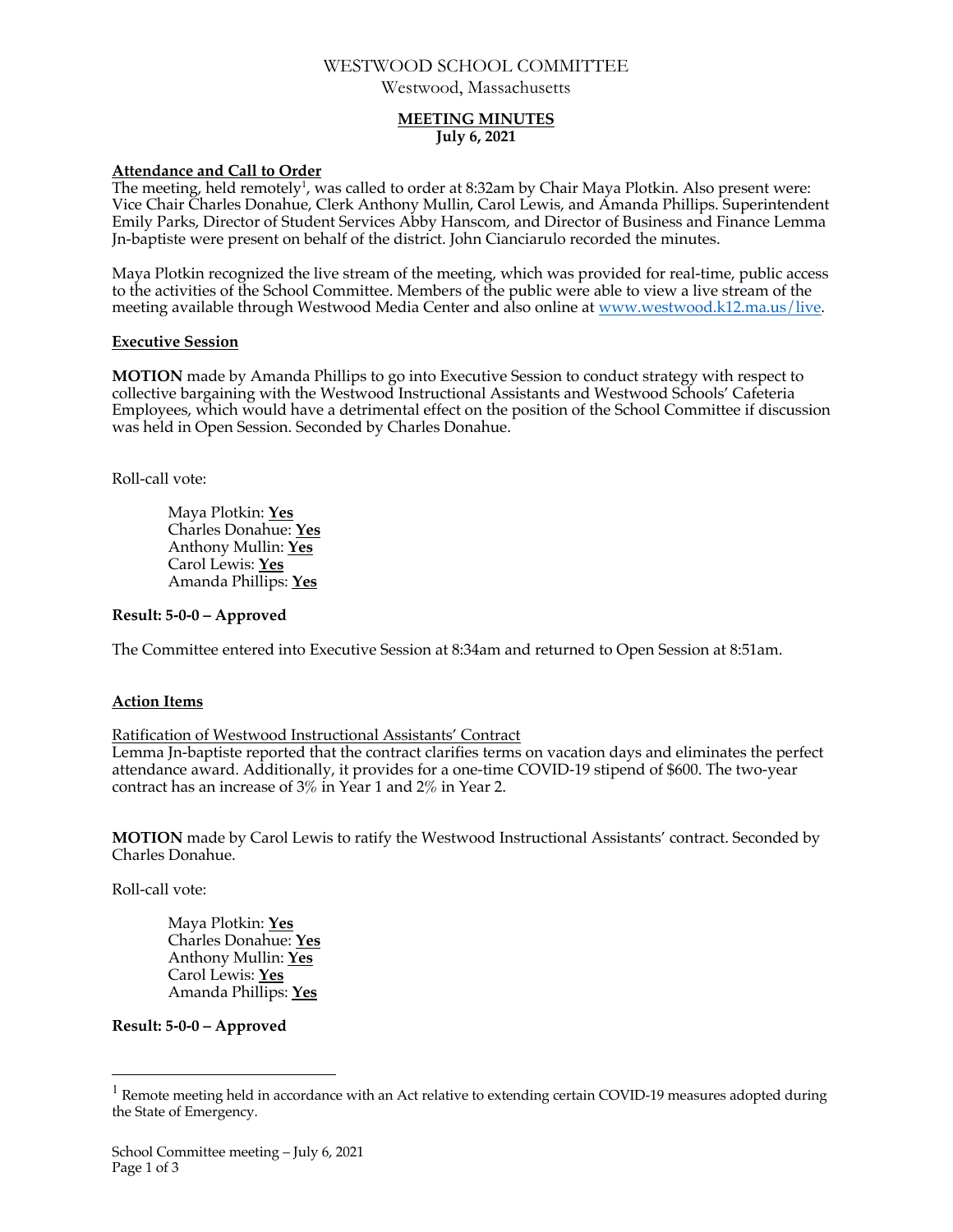#### Ratification of Westwood Schools' Cafeteria Employees' Contract

Lemma Jn-baptiste reported that the contract eliminates the perfect attendance award. Significant changes were made to the salary grid by eliminating Step 1 and adding a Step 6. Additionally, the scale was adjusted to accommodate the loss of the perfect attendance award; amounting to an increase of approximately 30¢ per hour. The two-year contract has an increase of 2.5% in Years 1 and 2.

**MOTION** made by Amanda Phillips to ratify the Westwood Schools' Cafeteria Employees' contract. Seconded by Charles Donahue.

Roll-call vote:

Maya Plotkin: **Yes** Charles Donahue: **Yes** Anthony Mullin: **Yes** Carol Lewis: **Yes** Amanda Phillips: **Yes**

#### **Result: 5-0-0 – Approved**

Vote to Accept Grant Funds from the Norfolk County District Attorney's Office **MOTION** made by Carol Lewis to accept grant funds from the Norfolk County District Attorney's Office. Seconded by Charles Donahue.

Roll-call vote:

Maya Plotkin: **Yes** Charles Donahue: **Yes** Anthony Mullin: **Yes** Carol Lewis: **Yes** Amanda Phillips: **Yes**

# **Result: 5-0-0 – Approved**

#### Vote to Accept Gift from Needham Bank

**MOTION** made by Charles Donahue to accept a gift from Needham Bank. Seconded by Amanda Phillips.

Roll-call vote:

Maya Plotkin: **Yes** Charles Donahue: **Yes** Anthony Mullin: **Yes** Carol Lewis: **Yes** Amanda Phillips: **Yes**

# **Result: 5-0-0 – Approved**

#### Approval of 2021-22 Meeting Calendar

**MOTION** made by Anthony Mullin to approve the 2021-22 meeting calendar. Seconded by Amanda Phillips.

Roll-call vote: